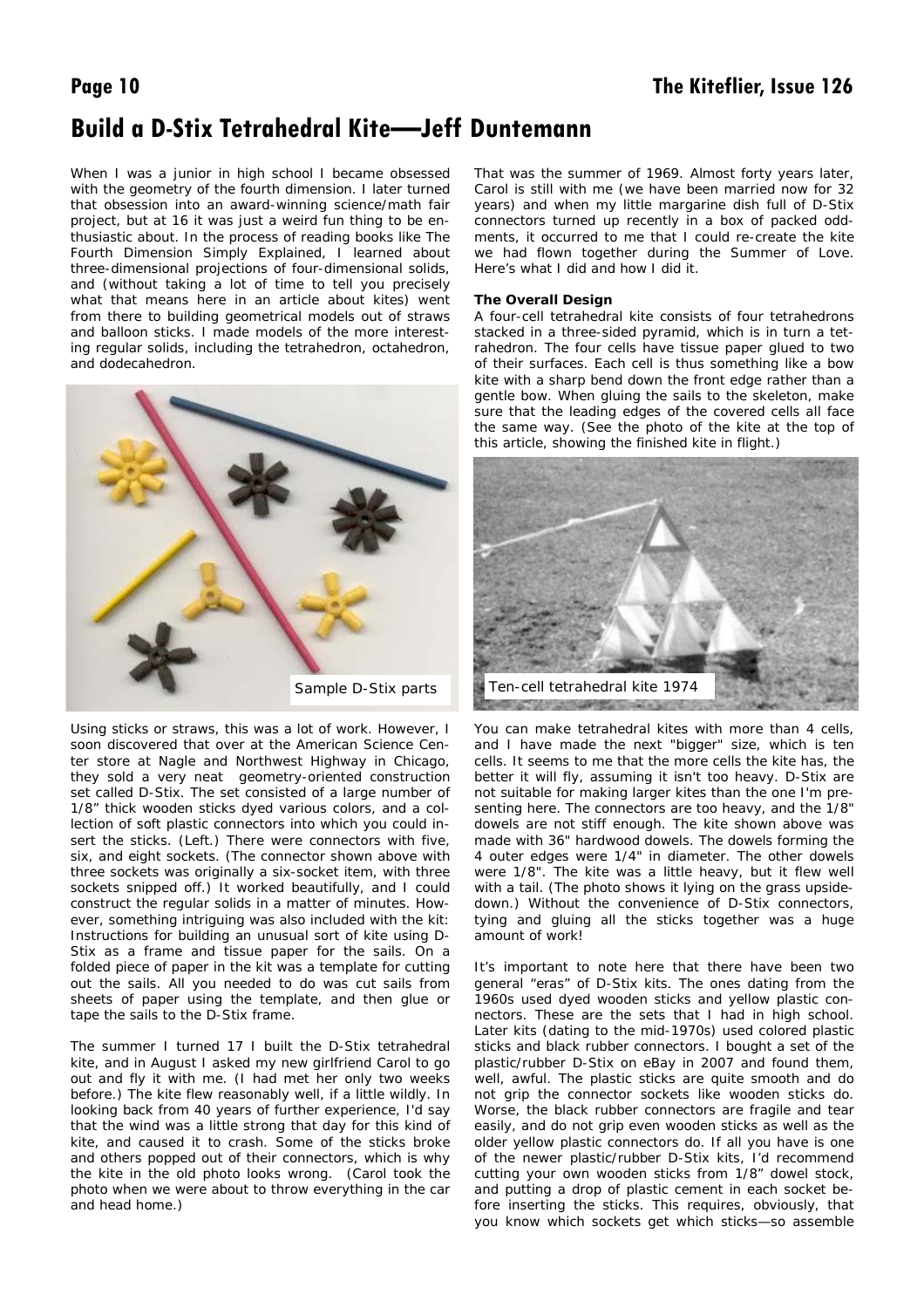# **The Kiteflier, Issue 126** Page 11

# **Build a D-Stix Tetrahedral Kite—Jeff Duntemann**

the skeleton without glue first to make sure you have it right!

After years of looking, I've begun to see new-build D-Stix sets available online, mostly from teacher supply stores. Google around for "D-Stix set"; many places sell them. I have not bought one of these and I'm not sure how good the connectors are. They aren't the awful black rubber that was being sold in the 1970s. The sticks look like plastic, and I still recommend that you use unfinished wooden dowels.

One thing you won't get with the new D-Stix sets is the paper template for the cells' sails. I had it easy: All I had to do was trace the outline onto sheets of colored tissue paper and cut them out. You're going to have to do a little drafting, as I'll explain shortly.

## **Getting Ready to Build**



Take a look at the model shown above. This is a small version of the kite skeleton, using 4" sticks. It's far too small to be a kite, obviously, but it will show you the general way that the D-Stix connectors and sticks go together. For the real skeleton you will need 24 identical 10" sticks. The sticks should ideally be unpainted wooden dowels 1/8" in diameter. I no longer have the sticks from my original D-Stix kit, but found unpainted 1/8" dowels in 36" lengths at Home Depot. I have also seen them at craft stores like Hobby Lobby and Michael's.

In my kite I made the sticks 10" long. Why 10"? From the few fuzzy photos I have of my original 1969 kite, that seems to be the length I used. A 1970s vintage D-Stix kit I bought also has 12" sticks, but after some experiments I found that at 12", the kite is a little too flexible. Smaller than 10" makes the kite too heavy for the sail area it would have. 10" is about right.

Cutting the dowels can be done with a fine-toothed coping saw, but I had good results simply snipping them to length using a pair of diagonal pliers. Be reasonably careful to make the length the same for all sticks, but one-sixteenth inch variations or less won't hurt.

You will need ten D-Stix connectors for the kite: four

connectors with three sockets, and six connectors with six sockets. The D-Stix kit does not include a threesocket connector, but you can easy snip three ears from a six-socket connector using diagonal pliers. You can use the 6-socket D-Stix connectors for the six-stick joints, but I found that modifying an 8-socket connector by snipping off two sockets with a wire cutter works better. (Below.) The angles are a little more natural for the connector, and there's less stress tending to pull the sticks out of their sockets.



The way the skeleton goes together is much easier to show you in photos than to explain here in the text. I'll be using the yellow model rather than the actual skeleton, but the arrangement of the sticks and the connectors is precisely the same.

## **Assembling the Skeleton**

Begin by building the top tetrahedron. Use a 3-socket connector for the top vertex, and 6-socket connectors for the other three vertices:



Add six more sticks to the lower three vertices of the top tetrahedron, as shown below: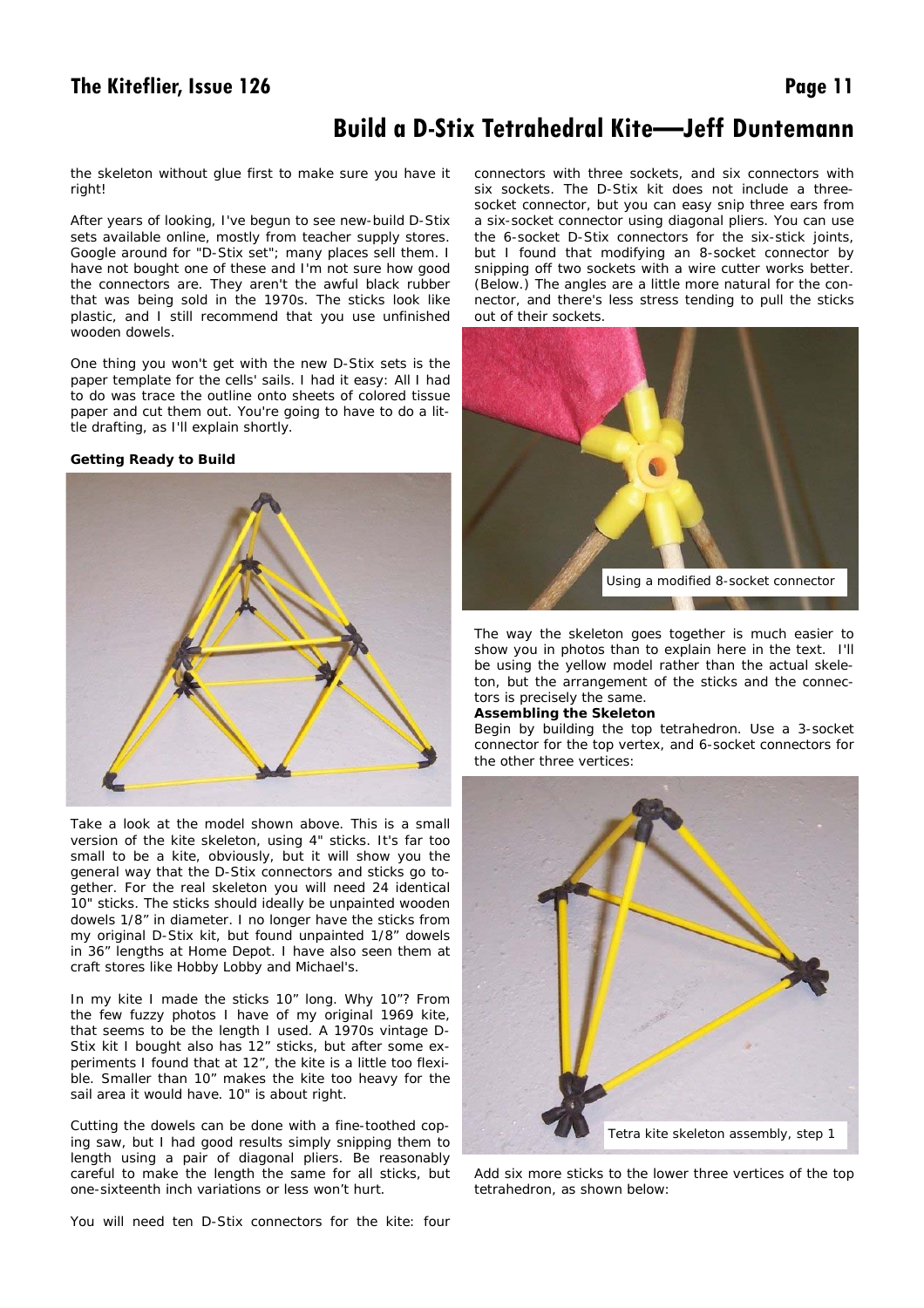# **Build a D-Stix Tetrahedral Kite—Jeff Duntemann**



The next step is a little more complicated. Look carefully at the photo. We're adding the rest of the connectors to the lower vertices, plus all but three of the remaining sticks. Build this step flat on the table or floor, as shown here.



The next step is to "fold up" the sticks and connectors now lying flat on the table to form the lower three tetrahedrons. Three sticks will still be missing; these are the sticks that lie on the bottom of the kite. Short of taking a movie, there's no easy way to explain this. I suggest taking one of the three "dangling" 6-socket connectors and working counter clockwise, plugging in the loose ends of the sticks to form the lower tier of three tetrahedrons. (Look ahead to the next photo.) You may make a couple of mistakes, but they will very quickly be seen as mistakes, and the nice part about D-Stix is that you can yank them out again without damage to the parts.

The final step is to add the three last sticks and connect them across the bottom face of the overall tetrahedron. Look closely at the photo below and it should begin to make sense.

The photo below shows the finished skeleton of the fullsized kite:





## **Drawing the Sail Template**

Each of the four cells has an identical sail. The sail consists of two 10" equilateral triangles joined at one edge, with 1" glue flaps extending beyond the unjoined edges. The best way to explain this (as with a lot in geometry) is simply to show you: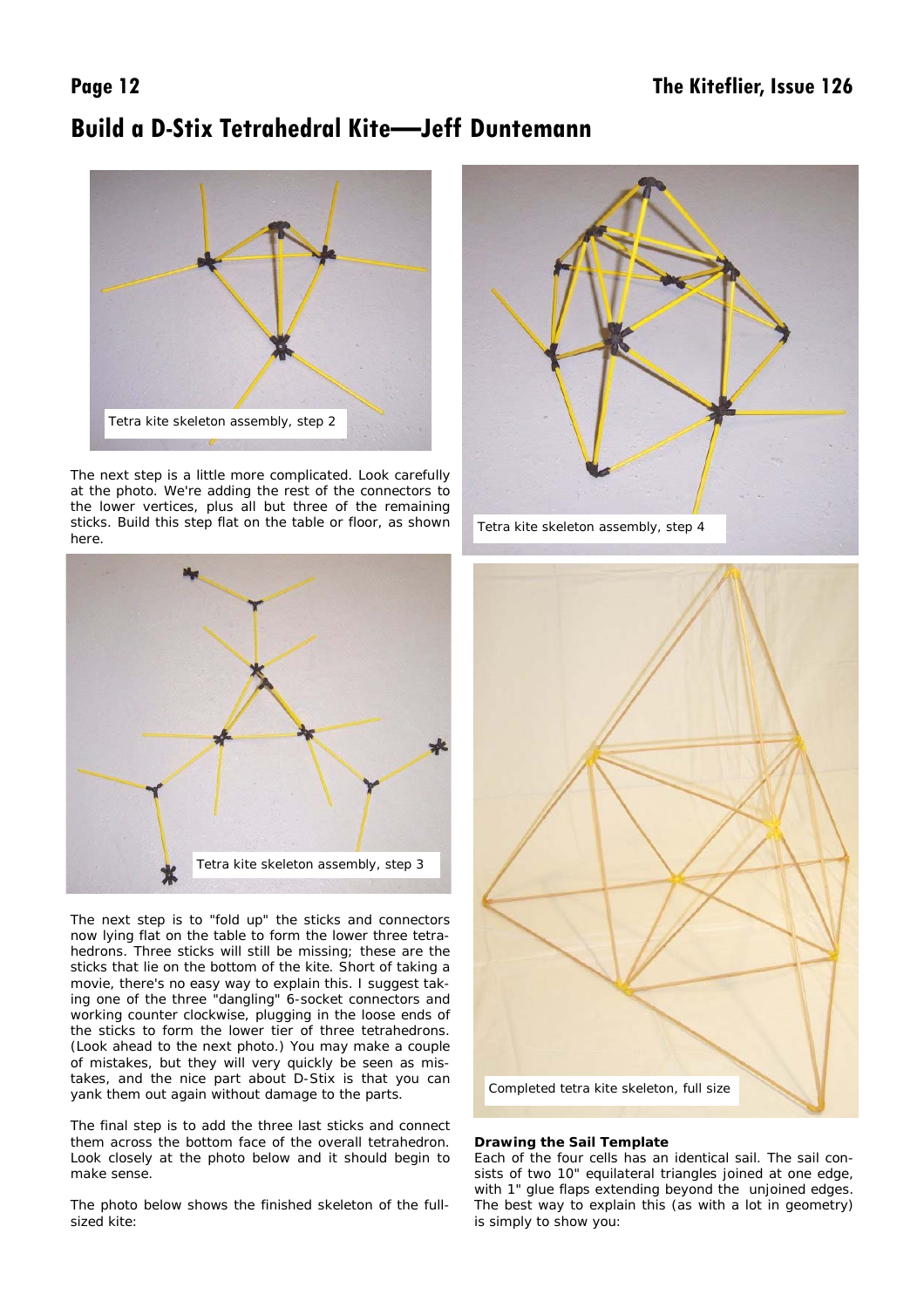# The Kiteflier, Issue 126 **Page 13**

# **Build a D-Stix Tetrahedral Kite—Jeff Duntemann**



I drew the template on a sheet of thin Hobby Lobby poster board with a felt marker, a steel rule, and a quaint piece of ancient technology known as a "drafting triangle." Although I'm an old guy and that's how I learned to draw in the 1960s, I would have drawn the template in a drawing program like Visio if I had a printer that would print something that large. I don't, and you probably don't either. If you do, it might save you some time.

Art stores and craft stores (like Hobby Lobby) still carry drafting triangles, and you want one with a 60° angle. (The other common type has two 45° angles and a 90° angle, and that will not help you here, though it's a good thing to have in your kite making kit.) The two faces of each cell in the kite are equilateral triangles, and all the angles in an equilateral triangle are 60°.

Draw the joined equilateral triangles first. Then extend the edges as shown to form the flaps. The flaps are 1" wide, and are cut such that when you fold them over for gluing, they will not overlap.

After you've drawn all the lines, cut the template out of the poster board so that it looks like the one in the photo. Use a paper cutter to cut the long edges if you can. You want the edges to be straight and smooth so you can trace the sail shapes onto the paper you use to build your kite. The notches you can cut with a craft knife.

### **Cutting Out the Cell Sails**

Choosing a paper for any kite is tricky. Tissue wrapping paper usually comes in some very nice colours and patterns, but it's a little thin to use single-ply. Christmas wrap is often very fragile (it's for ripping, after all!) and kraft paper is a little too heavy for a kite that has a lot of sticks, as all tetras do. What I did now (and did in 1969 as well) is to use a double thickness of tissue wrapping paper that I bought in a package of several colours at Hobby Lobby.

The best way to cut the sails from a double thickness of tissue paper is with a sharp craft or mat knife. (I use an Exacto knife.) Unfold the doubled-up tissue onto a craft cutting board or a piece of scrap plywood and smooth it out flat. Tack the corners down with thumb tacks, doing your best to flatten out all creases. Lay the cardboard template over the tissue paper and carefully cut out the cell sail with a craft knife. Keep one hand on the template so that the tissue remains flat while you're cutting. Creased tissue has a tendency to remain creased, and it's important to keep the creases "spread out" and the tissue as a whole flat on the board.

It's possible to trace the template with a pencil or marker and then cut out the cell sail with a scissors, but remember that you're working with two layers of tissue paper, and they must remain aligned while you cut! This is much trickier using a scissors with the paper in your hands than with the paper flat on a board, cutting with a craft knife.

Although I've never tried it (I like paper for kites!) it's certainly possible to use the template to cut out sails from plastic trash bags or Hobby Lobby Mylar wrapping sheets. Mylar is a good kite material and I've used it in other designs, but it doesn't glue easily, and when using Mylar you should use plastic tape to fasten the flaps.

Remember that metallized Mylar is a no-no for kites, as it conducts electricity.

### **Gluing the Sails to the Kite Skeleton**

Remember that you're gluing two separate sheets of tissue paper that must remain completely aligned with one another. You need a liquid glue that will permeate the top sheet and bond it to the bottom sheet. Glue sticks will not do this! The two sorts of glue I have used successfully in tissue paper kite work are Elmer's Glue (or any similar liquid casein glue) and mucilage.

Ross mucilage in an applicator bottle. Mucilage was once available in any dime store but is now very uncommon. You can find it in some larger art stores or online. (Ross still makes it; Google on "Ross mucilage" to find dealers.) I like mucilage less because of the glue than because the bottles it comes in have a soft rubber "nose" with a flat face that makes it easy to spread a film of glue onto paper. It's non-toxic, has no odour, and the applicator makes it a lot less messy than spreading Elmer's Glue around with your fingers!

It's easiest to glue the flaps when the cell face you're working on is lying flat. Place the kite on a table or on the floor with the working face down, spread glue on each flap in turn, and fold it over, smoothing with your fingers. Remember that you're dealing with two layers of tissue, and make sure there's enough Elmer's glue or mucilage to soak through the tissue.